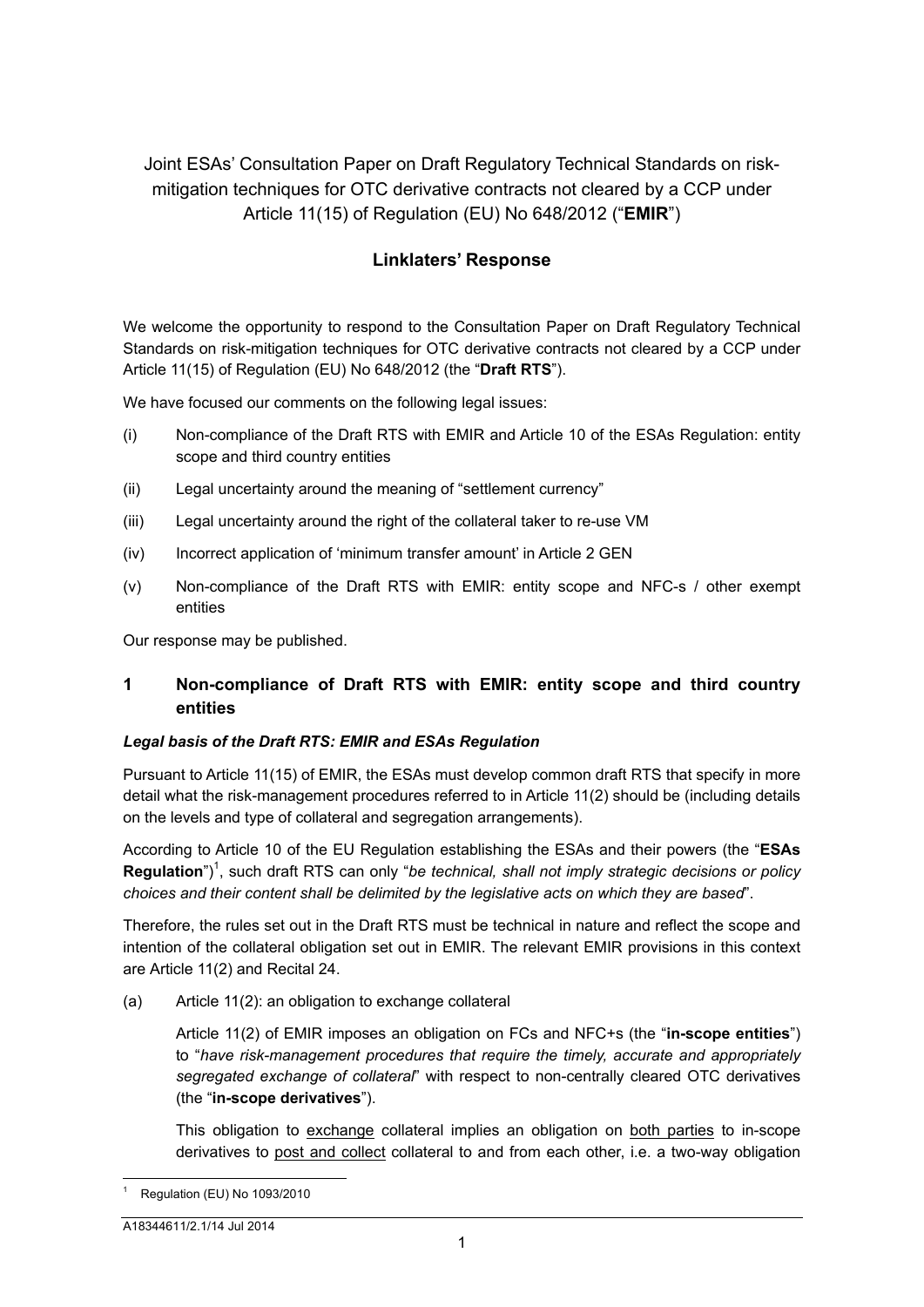which can only apply if both parties are in-scope entities (but cannot apply if only one of the parties is).

(b) Recital 24: in-scope entities are those market participants subject to the clearing obligation

Recital 24 of EMIR provides that *"…market participants that are subject to the clearing obligation should have risk-management procedures that require the timely, accurate and appropriately segregated exchange of collateral*".

The intention is therefore clearly for the collateral exchange obligation to apply to the same market participants as those that are subject to the clearing obligation under EMIR - i.e. FCs, NFC+s and third country entities (TCEs) that would be FCs or NFC+s if they were established in the EU.

This also reinforces the principle that both parties must be in-scope entities for the obligation to apply, in the same way as the clearing obligation can never apply to one party unless it also applies to the other.

(c) Recital 24: Draft RTS to take into account the BCBS-IOSCO international standards

Recital 24 of EMIR also specifically requires ESMA to "*take into account the proposals of the international standard setting bodies on margining requirements for non-centrally cleared derivatives*" when preparing draft RTS specifying those risk management procedures.

The intention is therefore clearly for the ESAs to develop the Draft RTS in line with the BCBS-IOSCO international standards on margin requirements for non-centrally cleared derivatives (published in September 2013).

# *Why the Draft RTS are not in compliance with their legal basis*

(a) Draft RTS: an obligation to collect

Although the Draft RTS impose an obligation to collect collateral (as opposed to an obligation to exchange collateral), such a collecting obligation is not as such necessarily contrary to Article 11(2), provided that both parties to the relevant derivatives contract are, in all circumstances, subject to that collecting obligation, as this would result in both parties, in effect, exchanging collateral.

If, however, the Draft RTS provide that, in certain circumstances, the collecting obligation can apply to one of the counterparties but not to the other, this would create a "one way" collateral collecting obligation (or, implicitly, a one-way collateral posting obligation), contrary to the exchange obligation provided for in Article 11(2).

It is therefore important that, pursuant to Article 10 of the ESAs Regulation and in order for the Draft RTS to be in line with the exchange obligation provided for in Article 11(2) of EMIR, the collecting obligation should only apply if both counterparties to an in-scope derivative are subject to such a collecting obligation.

Although this is currently the case in the proposed Draft RTS for in-scope derivatives between (i) two FCs, (ii) an FC and an NFC+ and (iii) two NFC+s,<sup>2</sup> it is not currently the case where an FC or an NFC+ faces a TCE, as the FC or NFC+ would currently have to collect collateral from such TCE regardless of whether or not such TCE is also subject to a

l 2 It is also the case for two TCEs that would be subject to the collateral exchange obligation if they were established in the EU provided that those contracts have a direct, substantial and foreseeable effect within the EU or where such obligation is necessary or appropriate to prevent the evasion of any provision of EMIR, as set out in Article 11(12).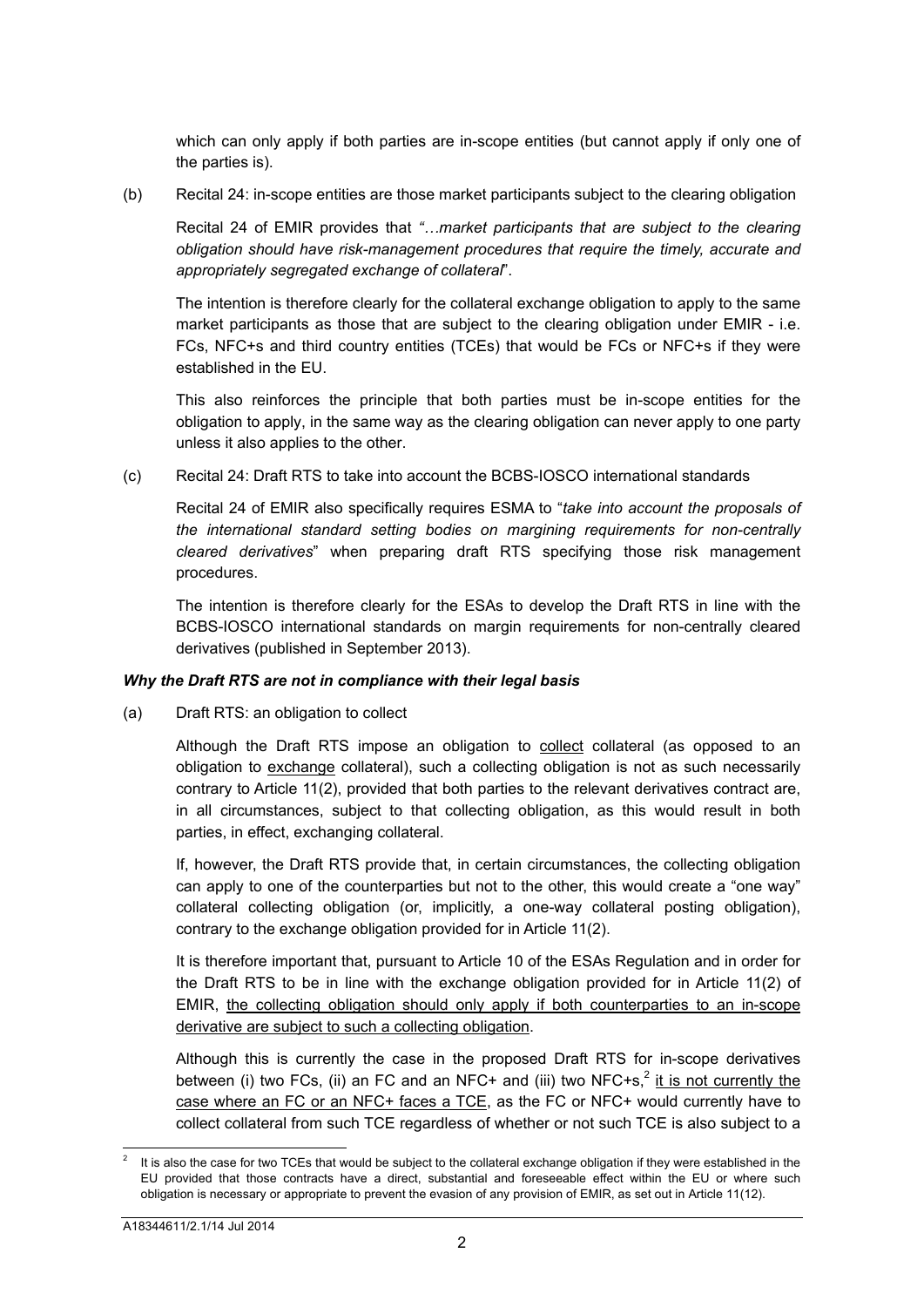collateral collecting obligation (making it in such case a one-way obligation as opposed to an exchange obligation).

Therefore, the Draft RTS are currently not in compliance with their legal basis insofar as they impose a one-way collateral collecting obligation on an FC or an NFC+ when entering into an in-scope derivative with any TCE (as well as a one-way collateral posting obligation on that TCE) regardless of whether that TCE is also subject to a similar collecting obligation.

In order to resolve this issue, the Draft RTS should therefore be amended to ensure that, in the context of an in-scope derivative between an FC or an NFC+ and a TCE, the collecting obligation would only apply to the FC or NFC+ if the TCE were also subject to a collateral collecting obligation, i.e. where the TCE is also an in-scope entity (see our Conclusion for suggested amendments).

(b) In-scope entities

Although Article 11(2) only refers to FCs and NFC+s as the in-scope entities, Recital 24 clearly provides a legal basis for the Draft RTS to bring certain TCEs within the entity scope, as it provides that:

- the collateral exchange obligation should apply to market participants that are subject to the clearing obligation: this includes TCEs that would be FCs or NFC+s if they were established in the EU in circumstances where they enter into OTC derivative contracts with FCs or NFC+s and, and
- ESMA should take into account the BCBS-IOSCO international standards on margin requirements for non-centrally cleared derivatives when drafting the Draft RTS; such international standards make it clear that non-systemically important non-financial entities (as defined in the relevant jurisdiction, which in the EU corresponds to NFC-s) should not be subject to the collateral exchange obligation; the Draft RTS would therefore be contrary to one of the central principles of these international standards if they imposed any collateral posting obligation on TCEs that would be NFC-s if they were established in the EU.

#### *Conclusion and suggested amendment to the Draft RTS*

On the basis of the above, we suggest the following amendments (blue for new wording and red for deleted wording) to the definition of 'Counterparties' in Article 1 DEF and to Article 2 GEN (4)(b), as set out below.

#### *Article 1 DEF – Definitions*

*"1. For the purposes of this Regulation, the following definitions shall apply:* 

*(a) 'Counterparties' means financial counterparties within the meaning of Article 2(8) of Regulation (EU) No 648/2012, and non-financial counterparties referred to in Article 10 of Regulation (EU) No 648/2012, and any entity established in a third country that would be subject to the obligations of this Regulation if it were established in the Union."*

We would also suggest amending the references to the term "counterparties" throughout the Draft RTS to the capitalised term ("Counterparties") in order to avoid any uncertainty around whether the reference means the specific entities in the defined term 'Counterparties', or any counterparty to a contract under the common meaning of the term (which would include any entity, regardless of its EMIR categorisation).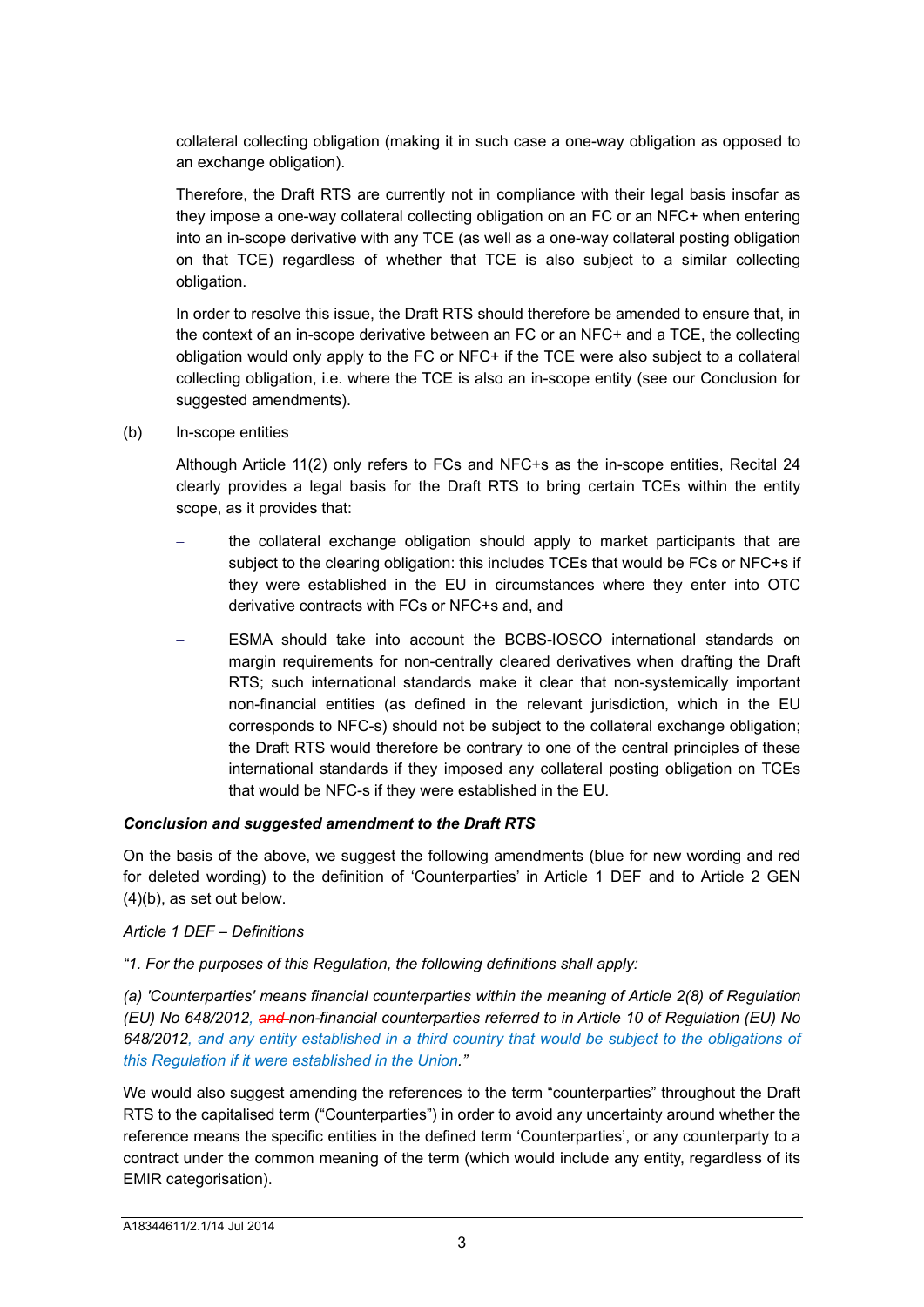### *Article 2 GEN – Risk management procedures in specific cases*

### "[…]

*(b) where they relate to transactions entered into with non-financial counterparties other than those referred to in Article 10 of Regulation (EU) No 648/2012 (or with non-financial entities other than those that would be referred to in Article 10 of Regulation (EU) No 648/2012 if they were established in the Union), they may agree not to exchange initial and variation margin;*"

These amendments will ensure that the Draft RTS are in compliance with their legal basis, as:

- the Draft RTS will reflect the principle of a collateral exchange obligation in all circumstances (under no circumstances will there be a one-way collateral collecting/posting obligation)
- the Draft RTS will not impose any collateral exchange obligation on TCEs that would be NFC-s were they established in the EU, in compliance with Recital 24 and the BCBS-IOSCO international standards.

In addition, the suggested change to the definition of counterparties will ensure that the EUR 50 million threshold in relation to initial margin and the EUR 500,000 minimum transfer amount in relation to collateral payments will apply equally to transactions between EU counterparties and third country entities that are in scope, consistently with the BCBS-IOSCO international standards.

This is an important change, as otherwise the Draft RTS seem to provide that the thresholds may not be taken into account in transactions with TCEs. From the feedback provided by the ESAs at the EBA roundtable on 2 June 2014, we understand that this was not the intention, i.e. that the intention was for the thresholds to apply to transactions with TCEs as well as transactions between EU entities. This is consistent with the explanatory wording in the Consultation Paper which provides that the EUR 8 billion threshold from the BCBS-IOSCO international standards is intended to apply to TCEs: "*…all third-country entities, unless [they are] under the EUR 8 billion threshold*".<sup>3</sup>

# **2 Legal uncertainty around the meaning of "settlement currency"**

There is no definition of "settlement currency" for the purpose of Paragraph 6 of Annex II (*Standard haircuts to the market value of collateral*), which applies where parties use the standard methodology to apply haircuts to the market value of collected collateral (as an alternative to using their own estimates), and provides that counterparties must apply a haircut of 8% to the market value of the assets where the collateral currency is different from the settlement currency.

The term "settlement currency" does not have a uniform meaning amongst market participants, and could have a number of meanings such as:

- the currency in which payments are made during the life of the transaction, including any payments on the scheduled termination date ("normal" / "business as usual" payments currency) – this is called the "*Contractual Currency*" under a standard ISDA Master Agreement
- the currency in which, following an event of default or termination event, the close-out amount (i.e. the amount owed by the "out-of-the money" to the "in-the-money" party) is

l 3 Page 7 of the Consultation Paper, 3rd paragraph of the section entitled "Counterparties' risk management procedures required for compliance with Article 11(3) of Regulation (EU) No 648/2012")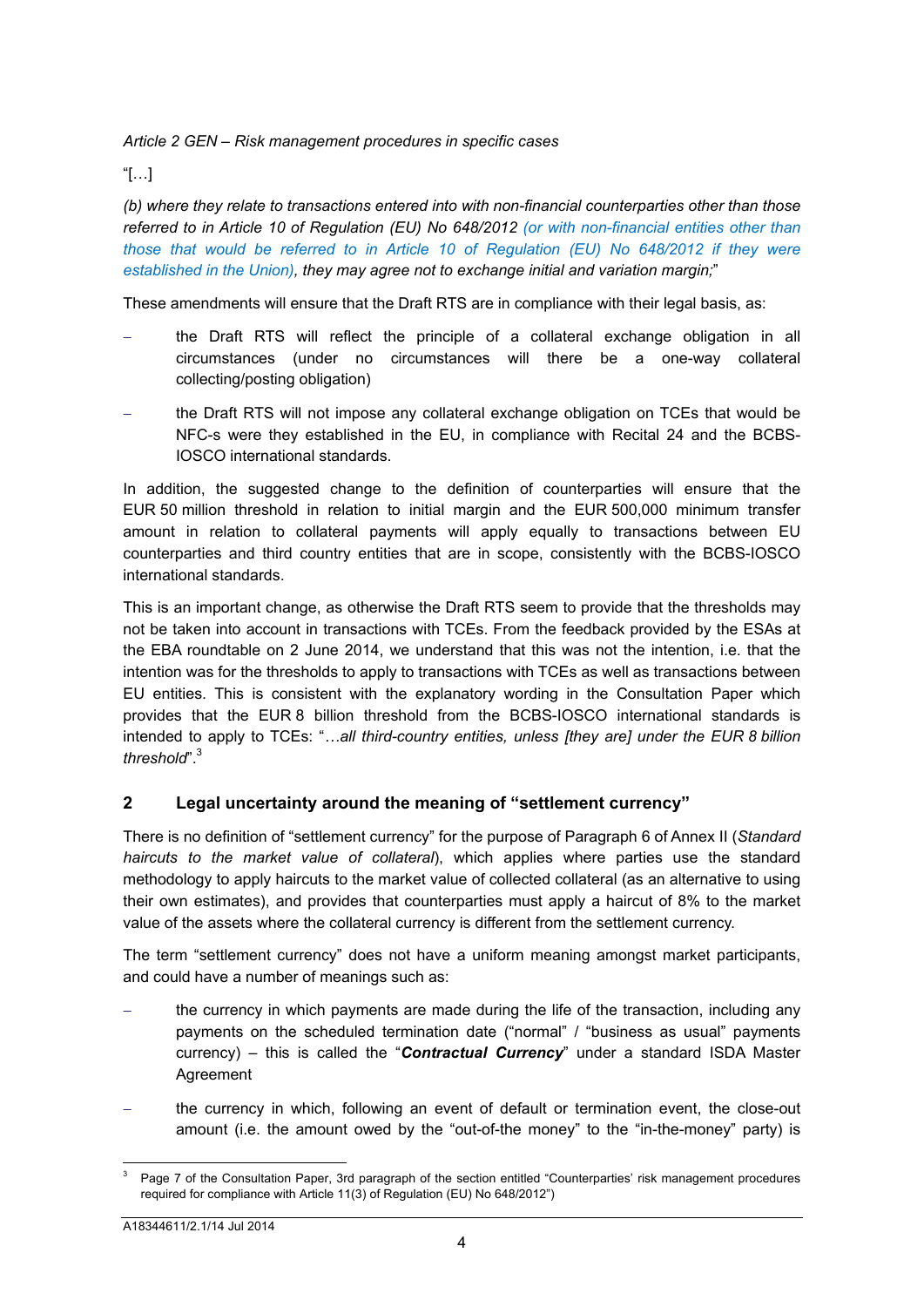payable - this is called the "*Termination Currency*" under a standard ISDA Master Agreement

 the currency into which parties to collateralised transactions convert all amounts under their derivatives positions as well as the market value of the collateral for the purposes of calculating the exposure of the counterparties to each other, and comparing it to the amount/value of any collateral that has already been posted - this is called the "*Base Currency*" under an ISDA Credit Support Annex.

Although there could be various Contractual Currencies under an ISDA Master Agreement (e.g. one different contractual currency per transaction), there would typically only be one Termination Currency, which would apply across all transactions under one ISDA Master Agreement for the purpose of the close-out netting following an early termination.

In order to avoid legal uncertainty and potential disputes arising as a result, we would suggest adding a definition of 'settlement currency' to Article 1 DEF.

# **3 Legal uncertainty around the right of the collateral taker to re-use VM**

Some of the collateral management requirements set out in Article 2 LEC are inconsistent with the widely used practice of posting variation margin (VM) by way of title transfer, creating legal uncertainty around whether the collateral taker can indeed receive VM by way of title transfer and therefore have the right to re-use VM. We understand from feedback provided by the ESAs at the EBA roundtable on 2 June 2014 that the intention is indeed for the collateral taker to be able to use VM, as per the BCBS-IOSCO final standards.

Under title transfer, which is currently the prevalent way in which VM is posted under an ISDA English law Credit Support Annex (CSA), once Party A transfers collateral to Party B, that collateral belongs to Party B who is free to dispose of it as it wishes. Any requirements or restrictions imposed on Party B relating to that collateral (such as imposing that the collateral be held in particular accounts for example) would be inconsistent with title transfer and with the right of Party B to use that collateral.

By way of example, if on day 1, Party A has to post VM to Party B, and on day 2, following changes in the mark-to-market value of the derivative, Party B needs to post VM back to Party A, Party B would have to return *equivalent assets* to those it received from Party A. Party B may have disposed of these assets, in which case it would either have to purchase equivalent assets and deliver them to Party A. The fundamental point here is that, under title transfer, Party A has no recourse or entitlement to any particular assets that may or may not be held by Party B.

#### *Title Transfer vs Security*

On an early termination of the derivative contract following a default, where the collateral was posted under a security arrangement, the secured collateral would be liquidated and the proceeds applied to the close-out amount owed by one party to the other under the derivative contracts they have with each other. If Party A owes a close-out amount to Party B and, after Party B liquidates the collateral and applies towards the close-out amount, there are any unused proceeds, Party B will return them to Party A.

However, where the collateral was transferred by Party A to Party B under title transfer and Party A owes a close-out amount to Party B under the derivative contracts they have with each other, the market value of the collateral which has been transferred to Party B will be netted against the amount which Party A owes to Party B, giving rise to a "final" close-out amount owed by one party to the other. This will be the case regardless of what Party B has actually done with the collateral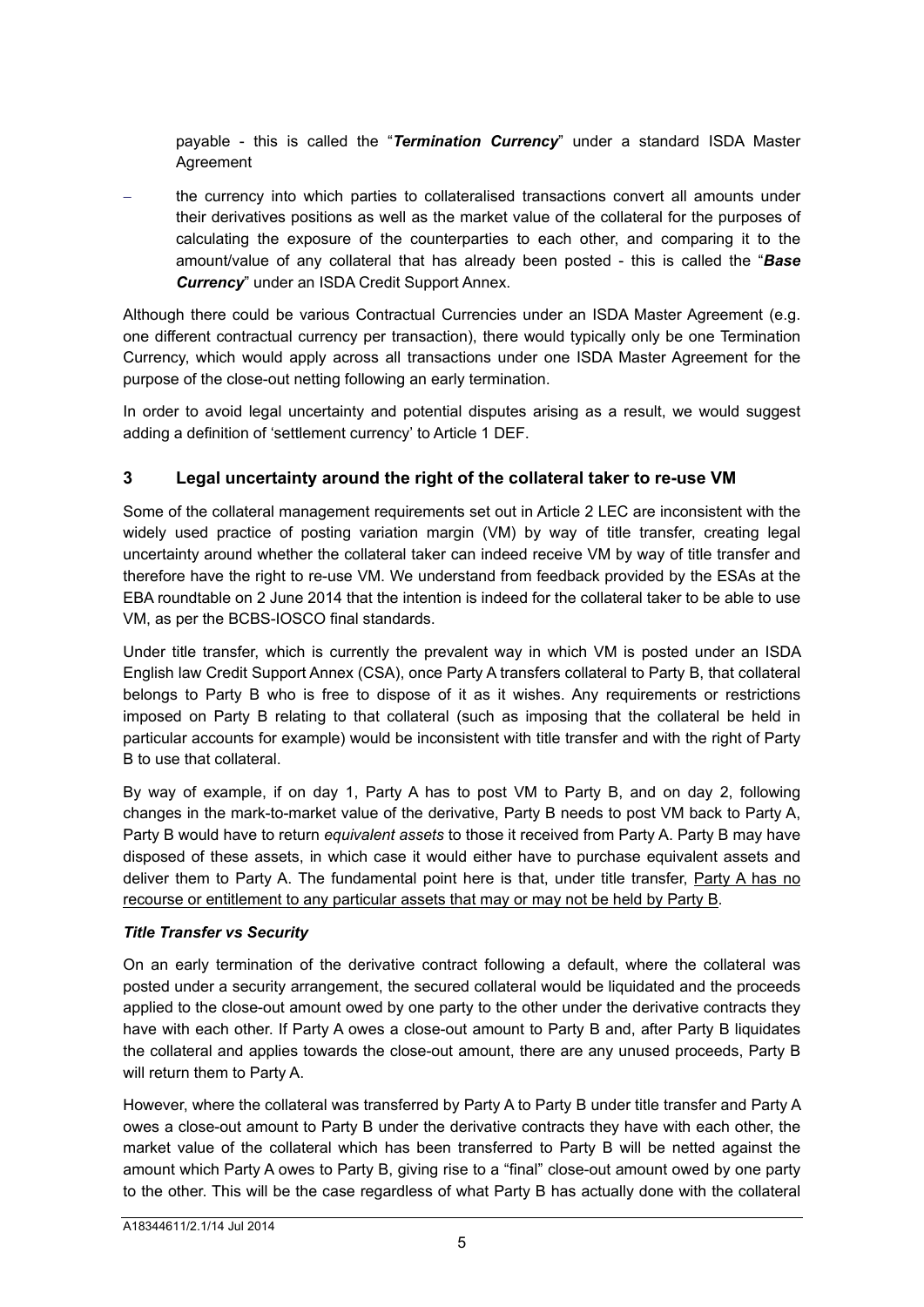transferred to it by Party A – i.e. whether Party B is still holding the relevant assets or has sold them. The "final" close-out amount owed between the two parties therefore already reflects the reduced exposure that the counterparties have to each other following a default, as the market value of the collateral is deducted from the close-out amount due under the derivative transactions.

By way of illustration, payment obligations between counterparties would be netted as follows:

- Party B has a derivatives exposure to Party A of EUR100 million
- Party A has provided EUR 90 million worth of cash/assets to Party B
- upon Party A defaulting:
	- Party A will have an obligation to pay Party B EUR 100 million (the mark-to-market exposure under the derivative contract).
	- Party B will have an obligation to pay Party A EUR 90 million (the market value/cash equivalent of the assets that were delivered by Party A to Party B). This obligation replaces any obligation to deliver equivalent assets.
	- the obligations will be netted against each other (i.e. Party A's obligation to pay EUR 100 million will be netted against Party B's obligation to return EUR 90 million to Party A) thereby "applying" the collateral to reduce Party B's exposure to Party A.
	- as a result. Party A will owe EU 10 million to Party B (EUR 100 million EUR 90 million).

Based on the above, the collateral management provisions set out in Article 2 LEC which impose:

- requirements for legal arrangements and a holding structure to access the received collateral if held in a third party custody (sub-paragraph (b)),
- requirements, where the collateral is held by the collateral provider, to have alternative custody accounts for the management of those assets following the default of the collateral provider (sub-paragraph (c)),
- requirements to have cash accounts with a party other than the collateral provider for depositing cash collateral (sub-paragraph (e)),
- requirements to be able to return the unused collateral proceeds to the liquidator or other insolvency official of the defaulted party (sub-paragraph (f)), and
- requirements to ensure that the accepted collateral is freely transferable, without any regulatory or legal constraints or third party claims, including those of the third party custodian, other than for costs and expenses incurred for that purpose (sub-paragraph (g)),

are only consistent with collateral being posted by way of security, but not with collateral being posted by way of title transfer. This is because, as noted above, the collateral provider (Party A in the above example) has no recourse or entitlement to any particular assets that may or may not be held by the collateral taker (Party B in the above example).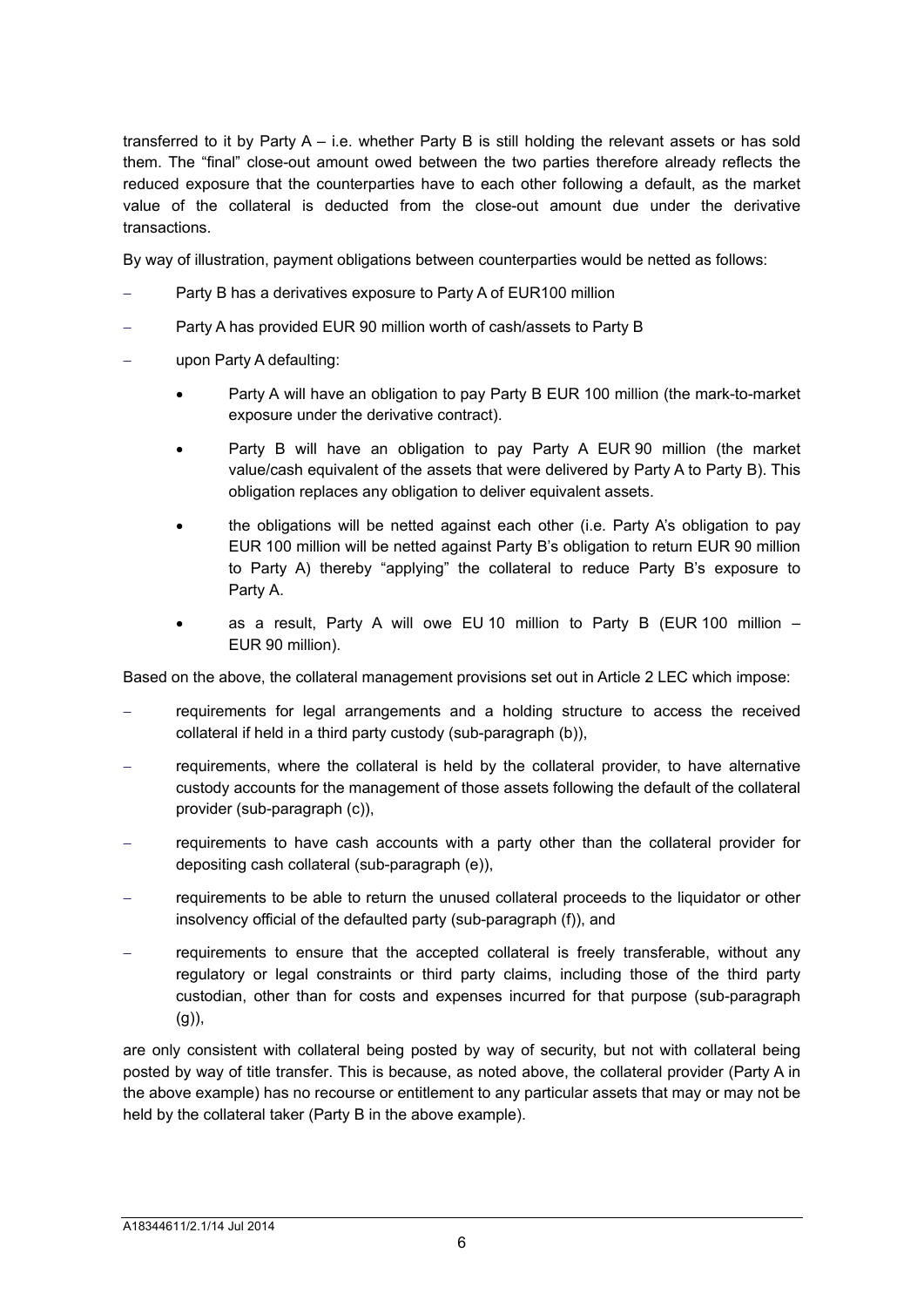#### *Conclusion and suggested amendment to the Draft RTS*

As a result, although these requirements will be relevant for IM (given that IM will, as a matter of legal necessity in order to comply with the segregation requirements applicable to IM in the Draft RTS, have to be posted by way of security rather than title transfer), given that Article 2 LEC applies equally to IM and VM, it is important to clarify that sub-paragraphs (b), (c), (e), (f) and (g) only apply to security arrangements but not title transfer arrangements.

We would therefore suggest the following amendment to Article 2 LEC (additional wording in blue below):

*"1. Risk management procedures of the counterparty receiving collateral shall include the following operational and technical capabilities:* 

*(a) daily re-evaluation of collateral;* 

*(b) legal arrangements and a collateral holding structure shall be in place to access the received collateral if held in third party custody;* 

*(c) where the collateral is maintained with the collateral provider, alternative custody accounts for all asset types in the list of acceptable collateral for the management of the assets following the default of the collateral provider;* 

*(d) access to an active outright sale or repurchase agreement market with a diverse group of buyers and sellers even in stressed market conditions and in the case of default of the collateral provider;* 

*(e) cash accounts in all the acceptable currencies with a party other than the collateral provider for depositing cash collateral and for crediting the proceeds of repurchase agreements on the collateral;* 

*(f) the ability to return the unused collateral proceeds to the liquidator or other insolvency official of the defaulted counterparty;* 

*(g) arrangements to ensure that the accepted collateral is freely transferable, without any regulatory or legal constraints or third party claims, including those of the third party custodian, other than for costs and expenses incurred for that purpose) that impair liquidation or the return to the collateral provider on default of the collateral taker.*

*Sub-paragraphs (b), (c), (e), (f) and (g) shall only apply to variation margin where it has been collected pursuant to a security arrangement, but shall not apply where variation margin has been collected pursuant to a title transfer arrangement."*

# **4 Incorrect application of 'minimum transfer amount' in Article 2GEN**

Article 2 GEN (4) currently provides that the EUR 500,000 minimum transfer amount will apply to the total collateral amount.

This is not in line with the BCBS-IOSCO international standards, which provide that the EUR 500,000 minimum transfer amount should apply to margin transfers between parties; i.e. to the payments made between the parties on a daily basis (or more frequently if they wish) in order to adjust to the total collateral amount required.

For example: on day 1, Party A has to post a total collateral amount of EUR 800,000 to Party B. On day 2, Party A is further out-of-the-money and the total collateral amount owed to Party B is EUR 1,000,000. Party A therefore needs to make a "top up" payment of EUR 200,000 to Party B. If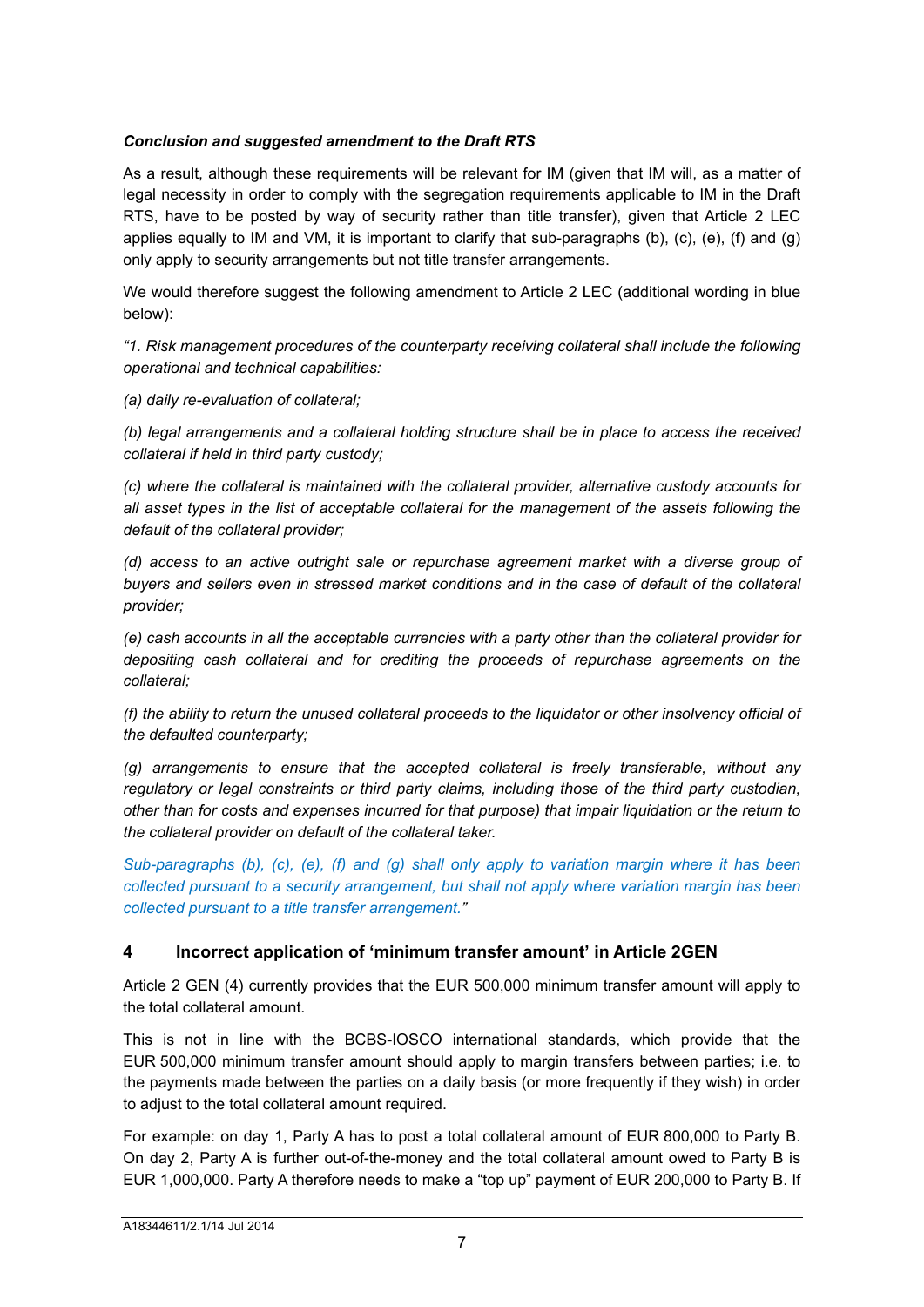Party A and Party B have agreed that the EUR 500,000 minimum transfer amount will apply, Party A will not have to post such additional EUR 200,000. If, on day 3, Party A is further out-of-themoney to the extent that it owes a total collateral amount of EUR 1,400,000, the "top-up" payment that Party A needs to make to Party B amounts to EUR 600,000. As this "top-up" amount is above EUR 500,000, Party A will have to post the entire EUR 600,000 amount to Party B.

Therefore, we suggest the following amendment to Article 2 GEN (4)(a)

"*4. By way of derogation from Article 1 GEN, for the purposes of paragraph 3 of Article 11 of Regulation (EU) No 648/2012, financial counterparties and non-financial counterparties as referred to in Article 10 of that Regulation may instead agree in writing or equivalent permanent electronic form on any of the following:* 

*(a) where a margin transfer between two counterparties as a result of changes to the total collateral amount as defined in paragraph 6 based on all OTC derivatives transactions between two counterparties is equal to or lower than EUR 500 000 (minimum transfer amount), they may agree not to exchange collateral. In case the margin transfer total collateral amount owed to the collateral taker exceeds the minimum transfer amount, the collateral taker shall collect the full margin transfer total collateral amount, without deduction of the minimum transfer amount.*"

# **5 Compliance of Draft RTS with EMIR: entity scope and NFC-s/other exempt entities**

Imposing an obligation on:

- (i) NFC-s and
- (ii) entities referred to in paragraphs 4 and 5 of Article 1 of EMIR

to enter into risk management procedures (albeit for those procedures to provide that these entities agree not to exchange IM and VM) when they enter into in-scope derivatives with in-scope entities is contrary to the Level 1 EMIR text, as Article 11(3) doesn't apply to these entities.

Therefore, the Draft RTS should exempt them from the requirement to have risk management procedures in place, instead of imposing any obligation on them to have risk management procedures in place (even if those risk management procedures can specify that parties will not be exchanging collateral).

On the basis of the above, we suggest the following amendments to Article 2 GEN (blue for new wording, red for deleted wording and green for wording that has been moved):

*"4. By way of derogation from Article 1 GEN, for the purposes of paragraph 3 of Article 11 of Regulation (EU) No 648/2012, financial counterparties and non-financial counterparties as referred to in Article 10 of that Regulation may instead agree in writing or equivalent permanent electronic form on any of the following:* 

*(a) may instead agree in writing or equivalent permanent electronic form, where the total collateral amount as defined in paragraph 6 based on all OTC derivatives transactions between two counterparties is equal to or lower than EUR 500 000 (minimum transfer amount), they may agree not to exchange collateral. In case the total collateral amount owed to the collateral taker exceeds the minimum transfer amount, the collateral taker shall collect the full total collateral amount, without deduction of the minimum transfer amount.*